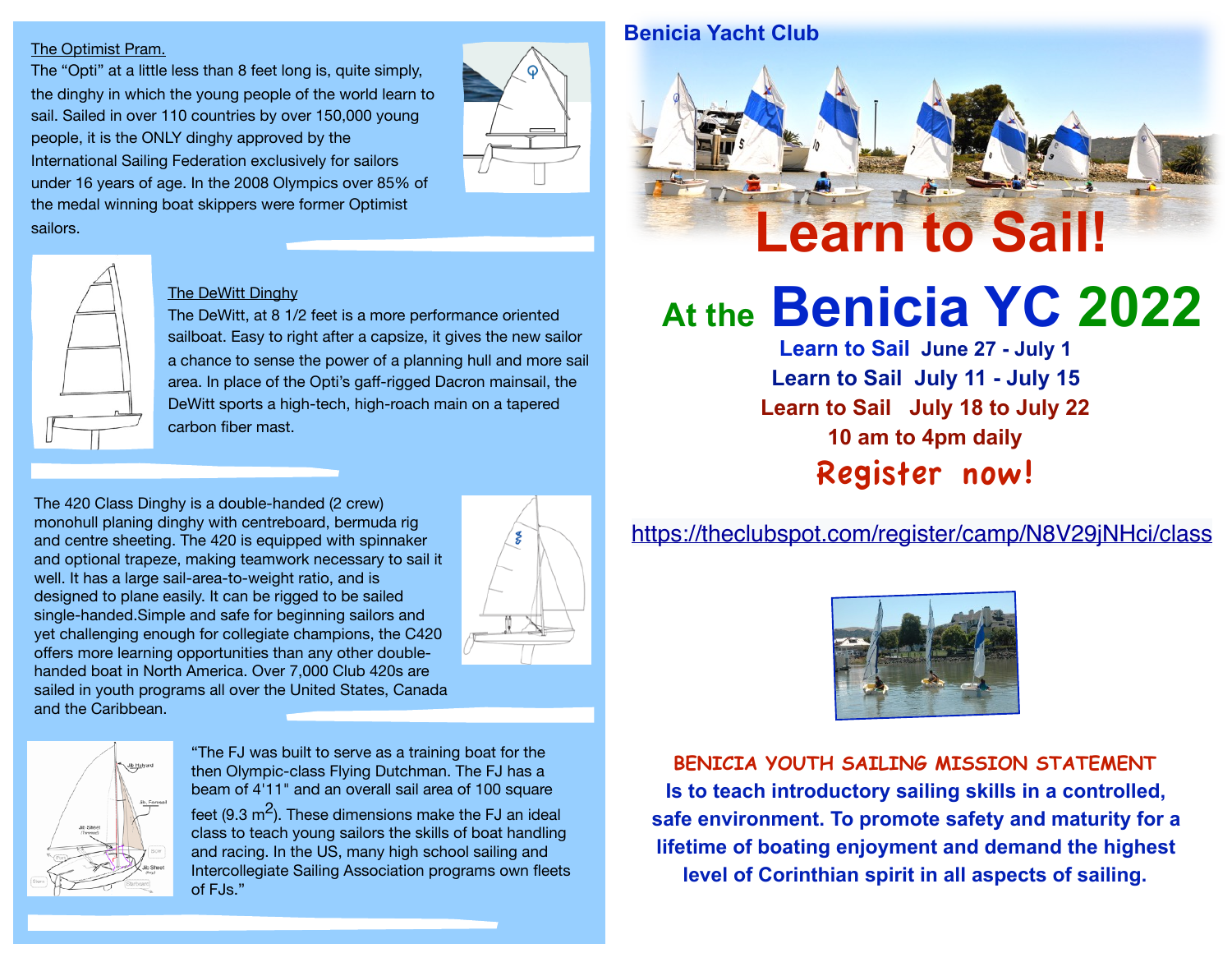#### Program information and registration:

#### **www.beniciayachtclub.org**

#### find us at the PROGRAM tab then **YOUTH**

**Benicia Yacht Club Youth Sailing Program 400 East Second Street Benicia, CA. 94510** 

#### **Email inquiries to Derith Lutz at**

#### **bycyouthsailing2021@gmail.com**

**Contact Derith on her cell phone at** (401) 258-7304

### Benicia Yacht Club SAIL PROGRAMS

**Serving Sizes** classroom time is required, most instruction takes place on the We offer half day and full day sailing camps. Our full day camp will be approximately 20 hours of sailing instruction and training. Some water inside the Benicia Marina in Vanguard Optimist and DeWitt Dinghies. Depending on the skill level of the students and weather conditions, the Instructors may decide that instruction can take place out in the Carquinez Strait. Please see complete details in Class Descriptions. Our camps cover all types of sailors. Our student to Instructor ratio allow us to individualize classes so that each student will reach their personal goal and allowing each child to advance at their own pace. We hope that your child will gain confidence, and learn the skill of sailing while having fun and making friends!

#### **Not all classes will be offered each season. Please go to the registration page for our current class openings**.

# FAQ

#### Q. I have a concern or issue who should I talk to?

A. Serious concerns should be brought to the direct attention of the Director of Youth Sailing although the Lead Instructor should be able to resolve most issues as she or he has the day to day experience with the students and will usually have a resolution to most problems. The best time to speak the Lead Instructor (or and individual instructor) is at the end of class. If this is not convenient, please call (leave a message if needed) and speak to the Director of Youth Sailing at 707-747-1676 or cell 401-258-7304.

#### Q.It is raining!

A. Classes are held rain or shine. In the event that classes will be cancelled, students will be called at home and informed of a cancellation.

#### Q.My child is reluctant to continue with lessons.

A. Please bring them to the next class. With your coaxing and our Instructors experience with encouragement and motivation your child will be back on the water by the end of class and loving it!

#### Q.What if my child gets hurt?

A. Any time an instructor administers first aid for a cut, bruise or banged head they will complete a report on the injury. The report will be sent home with our child at the end of the day.

#### Q.What is in Start Sailing Right?

A. **Learn Sailing Right** is US Sailing's official learn-to-sail guide clearly demonstrates all key sailing concepts from safety to currents with simple graphics and instruction. A copy is yours to keep when registered in our program. There is required reading before classes beginning and each night, please encourage your child to finish each section on time.

#### Q.What is the Little Red Certificate Book?

A. This is a record book of the skills of each students accomplishments. The book will be presented to the student at the award dinner. Returning students should bring the *Little Red Book* with them to the first day of class and it will be updated and returned to them.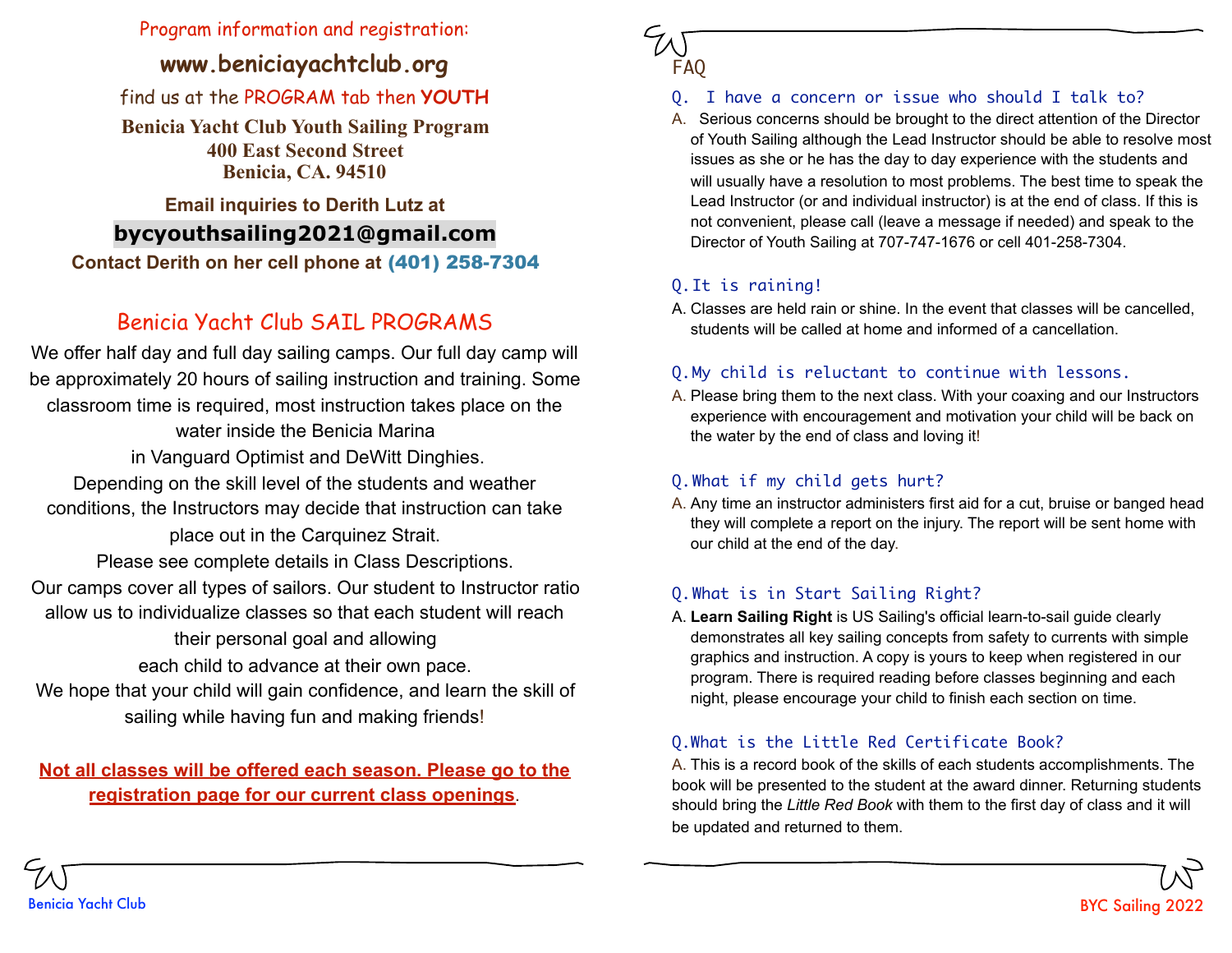### **INSTRUCTORS**

A U. S. Sailing Association Certified Instructor will be present during all activities. Safety personnel who are certified in basic First Aid and CPR will also be present. Safety boats and crew will be on the water whatever participants are sailing.

**ENROLLMENT** 

 **Learn to Sail is a FULL DAY Camp. Tuition is \$575.00.**

**Each participant and / or a parent or guardian must complete and sign the enrollment form and medical release form.**

#### **Class sizes are limited.**

Each session will enroll on a first enrollment / first to pay basis. Students will be placed on a Waitlist once the class us full.

BYC offers discounts for those taking multiple sailing sessions and when multiple siblings learn during the same season. One Scholarship per session is available. Please fill out the Scholarship Application found on the website and send in with your application.

## What does the schedule look like?  $\forall$

Sign In and exercise 15 minutes before class begins, exercises! On land lesson, chalk talk, discussion of the days plan. Rig boats and sail! Full Day session will have lunch Discussion of the mornings sail / Explain plan for the afternoon Sail practice

De Rig Wrap up

#### **Expectations for ALL participants in Benicia Yacht Clubs land and water programs.**

Benicia YC has established the following guidelines and rules of behavior to help ensure a controlled and safe environment. It is important that the parents and or guardians review the rules and guidelines. BYC instructors reserve the right to dismiss any student if any of the following rules are broken.

- Classes begin promptly, students should arrive early enough to signed in, store their gear and be ready for an on-time start. Students should be dropped off water side of the Benicia Yacht Clubs closest to **A Dock.**
- Each participants parent or guardian must sign in and sign out each day, please plan your time accordingly. Students should not be left at the BYC without signing in.
- The students are expected to listen to and respect the word of the instructors always.
- Be aware of the boundaries, on the shore and on the water, as established by the instructors.
- There will be no running in the learning area or on the docks, there will be no horseplay and students must use caution on the boat floatation barge.
- Proper shoes and a PFD are required at all times while on or around the water. NO FlIP FLOPS!
- Students will show respect for their peers, the instructor and other individuals.
- There is a no tolerance rule for profanity or violent behavior.

BYC SAILING 2022

 $5/10$